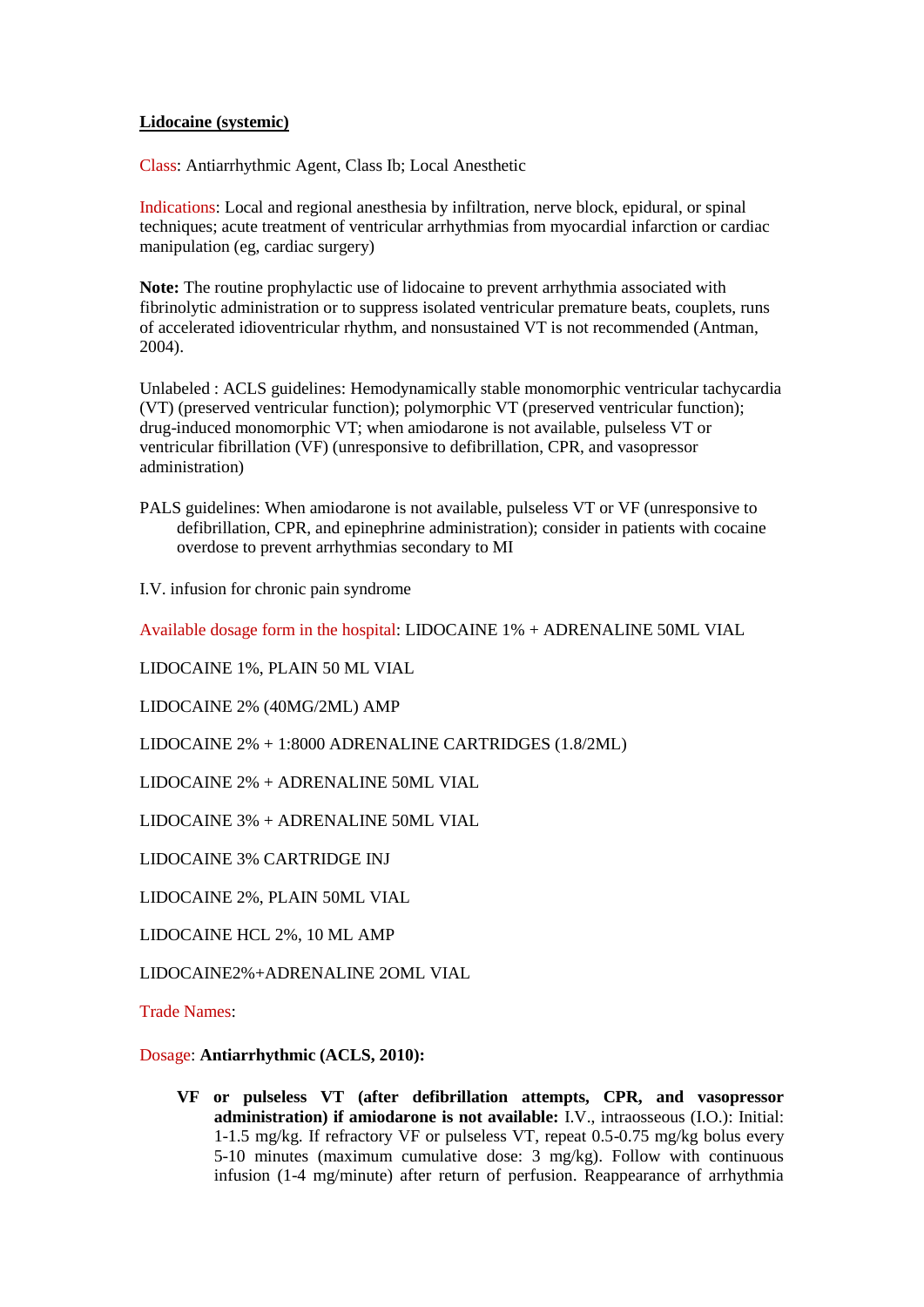during constant infusion: 0.5 mg/kg bolus and reassessment of infusion (Zipes, 2000)

- **Endotracheal (loading dose only):** 2-3.75 mg/kg (2-2.5 times the recommended I.V. dose); dilute in 5-10 mL NS or sterile water. **Note:** Absorption is greater with sterile water and results in less impairment of  $PaO<sub>2</sub>$ .
- **Hemodynamically stable monomorphic VT:** I.V.: 1-1.5 mg/kg; repeat with 0.5-0.75 mg/kg every 5-10 minutes as necessary (maximum cumulative dose: 3 mg/kg). Follow with continuous infusion of 1-4 mg/minute (or 14-57 mcg/kg/minute).
	- **Note:** Reduce maintenance infusion in patients with CHF, shock, or hepatic disease; initiate infusion at 10 mcg/kg/minute (maximum dose: 1.5 mg/minute or 20 mcg/kg/minute).

Renal impairment: No dosage adjustment provided in manufacturer's labeling. However, accumulation of metabolites may be increased in renal dysfunction. Not dialyzable (0% to 5%) by hemo- or peritoneal dialysis; supplemental dose is not necessary.

Hepatic impairment: Use with caution; reduce maintenance infusion. Initial: 0.75 mg/minute or 10 mcg/kg/minute; maximum dose: 1.5 mg/minute or 20 mcg/kg/minute. Monitor lidocaine concentrations closely and adjust infusion rate as necessary; consider alternative therapy.

Common side effects: Effects vary with route of administration. Many effects are dose related.

Frequency not defined.

- Cardiovascular: Arrhythmia, bradycardia, arterial spasms, cardiovascular collapse, defibrillator threshold increased, edema, flushing, heart block, hypotension, sinus node supression, vascular insufficiency (periarticular injections)
- Central nervous system: Agitation, anxiety, apprehension, coma, confusion, disorientation, dizziness, drowsiness, euphoria, hallucinations, headache, hyperesthesia, hypoesthesia, lethargy, lightheadedness, nervousness, psychosis, seizure, slurred speech, somnolence, unconsciousness

Gastrointestinal: Metallic taste, nausea, vomiting

Local: Thrombophlebitis

Neuromuscular & skeletal: Paresthesia, transient radicular pain (subarachnoid administration; up to 1.9%), tremor, twitching, weakness

Otic: Tinnitus

Respiratory: Bronchospasm, dyspnea, respiratory depression or arrest

Miscellaneous: Allergic reactions, anaphylactic reaction, anaphylactoid reaction, sensitivity to temperature extremes